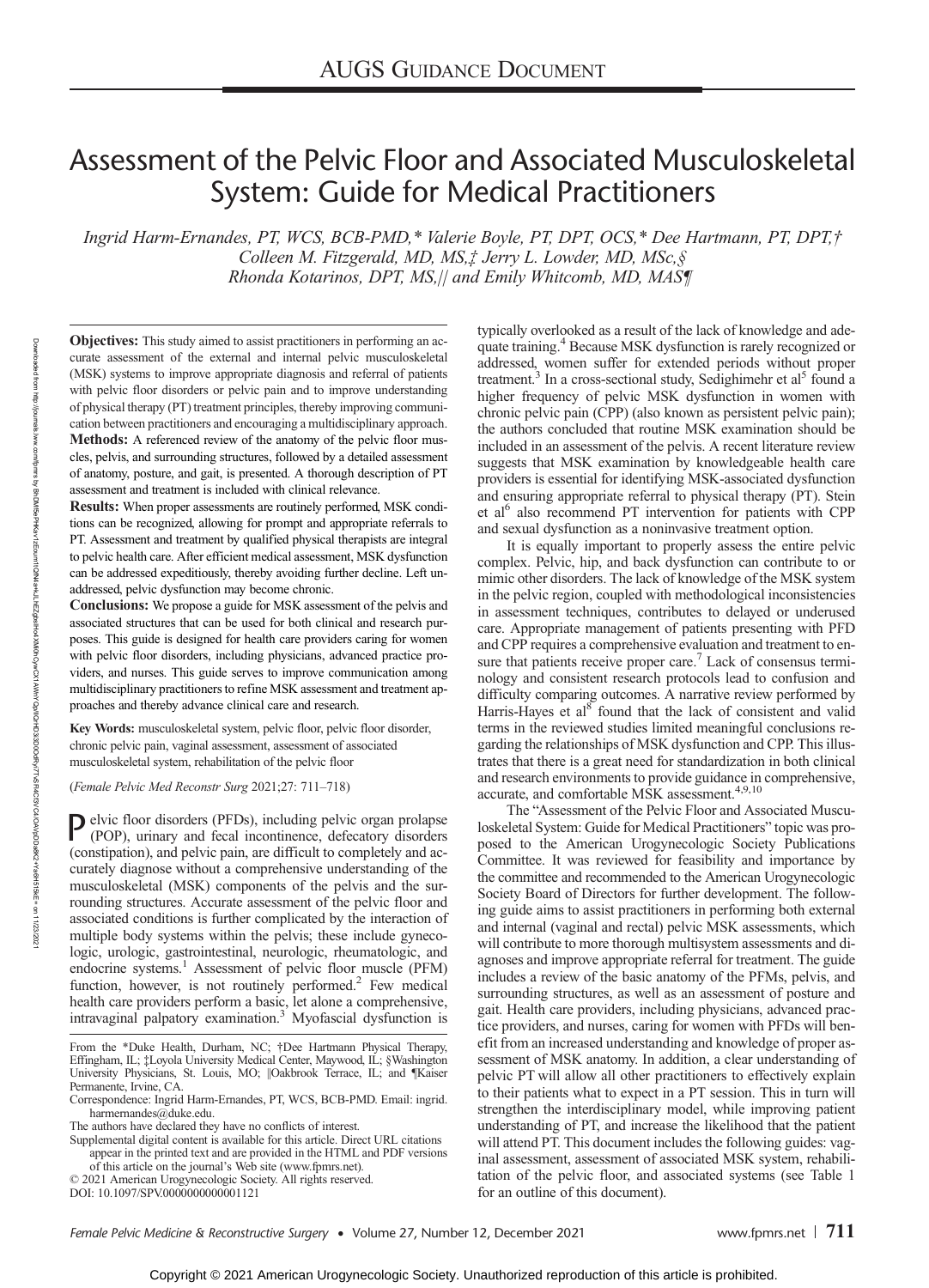# GUIDE FOR VAGINAL ASSESSMENT OF THE PELVIC FLOOR

A clear understanding of the basic pelvic anatomy is essential to diagnosing MSK disorders of the pelvis.2 We will discuss the basic muscle, viscera, and fascia in the anterior pelvic compartments that are most likely to contribute to dysfunction within and surrounding the pelvis.

## Pelvic Floor Anatomy and Function

The PFMs are striated skeletal muscles that respond to MSK treatment much like striated muscles elsewhere in the body. Although the PFMs have 3 basic layers—(1) superficial, (2) middle (pelvic diaphragm), and (3) deep (pelvic diaphragm)—for the purpose of this guide, we will divide the PFMs into 2 categories: (1) superficial and (2) deep.

The superficial layer of PFMs includes the bulbospongiosus (also known as bulbocavernous), ischiocavernosus, and superficial transverse perineal muscles. This layer of the pelvic floor is important

## TABLE 1. Document Components

I. Introduction

- II. Guide for vaginal assessment of the pelvic floor
	- a. Pelvic floor anatomy and function
	- b. Pelvic floor assessment
	- i. Preparation for pelvic floor assessment
	- ii. Assessment of the superficial PFMs
	- iii. Assessment of the deep PFMs
	- iv. Assessment of PFMs strength and relaxation
	- c. Clinical relevance
- III. Guide for the assessment of associated MSK system and the lumbopelvic complex
	- a. Associated MSK anatomy and function
	- b. Guide to assessment of the MSK system
		- i. Preparation for assessment
		- ii. Assessment of posture
		- iii. Assessment of gait
		- iv. Assessment of general strength
	- c. Assessment of lumbar spine, sacroiliac joint, hip, abdomen, iliacus, and psoas and pelvic alignment
	- i. Preparation for assessment of lumbopelvic and core complex
	- ii. Assessment of lumbar spine, sacroiliac joint, and pubic symphysis hip, abdomen, iliacus, and psoas and pelvic alignment
	- iii. Assessment of the hip
	- iv. Assessment of abdominals, iliacus, and psoas and pelvic alignment
	- v. Assessment of pelvic and shoulder alignment
	- d. Clinical relevance for assessment of associated MSK complex
- e. Clinical relevance for assessment of lumbopelvic complex
- IV. PT: how to prepare patients for referral and treatment
	- a. PFM training
	- b. Manual muscle therapy
	- c. Behavioral/lifestyle training and education
	- d. Exercise program
	- e. Pain science
	- f. PT modalities
	- g. Multidisciplinary approach
	- h. Comprehensive PT treatment

MSK, musculoskeletal; PT, physical therapy; PFM, pelvic floor muscle.

in the MSK component of sexual function. These muscles, however, can be overactive, contributing to pelvic pain and sexual dysfunction. The urethral sphincter, which assists in urinary continence, occurs in the intermediate layer of the pelvic floor $^{11}$  (Fig. 1).

The deep layer of PFMs is composed of the coccygeus and the levator ani, which are divided into 3 individual muscles: (1) the puborectalis,  $(2)$  pubococcygeus, and  $(3)$  iliococcygeus.<sup>2</sup> Most of the muscles in this group run posteriorly from the pubic bone via the arcus tendineus fasciae pelvis to attach to the coccyx. The coccygeus originates from the ischial spine and attaches to the sacrum and coccyx bilaterally.12 The puborectalis muscle originates on the pubic bone just lateral to the urethra and unites with its counterpart to form a sling around the rectum.<sup>13</sup> Although the obturator internus is not considered a PFM per se, it has fascial connections to the PFMs, via the arcus tendineus fasciae pelvis, which create anatomic and functional synergy. It is important to understand that the obturator internus has a significant effect on pelvic floor function secondary to this direct connection. When the length of the obturator internus is altered because of overactivity, spasm, or tension, it can create tension on the levator ani, creating suboptimal functional ability of the levator ani. In addition, the obturator internus assists in hip external rotation and abduction<sup>14</sup> (Fig. 2).

Understanding the association and connection of hip musculature to PFMs is essential in realizing the impact the hip has on the levator ani and vice versa. Indeed, hip muscle fatigue, tightness, and length/strength changes can increase the risk of overactive and painful PFMs.12 These overactive PFMs and pelvic floor pain often are associated with sexual dysfunction, bowel and bladder urgency, and urinary incontinence.<sup>12</sup> In addition, it is important to realize that pelvic pain also can be visceral (ie, bladder pain) and/or somatic (ie, PFM pain) in origin. Interactions between visceral and somatic neural stimuli can be complex and confusing for patients and practitioners alike. Stress urinary incontinence (SUI), POP, fecal incontinence, and CPP often have both visceral and somatic components.15 Pelvic floor muscle functions include pelvic organ support, sexual function, bowel and bladder function, and core stabilization.<sup>6,12,13</sup> Overactivity in the PFMs can be the sole cause of pain in the abdomen, pelvis, back, and extremities just as other structures can create painful<br>and overactive PFMs.<sup>6,12</sup> Assumptions that overactive PFM will only be found in CPP can be avoided with proper PFM assessment. Highlighting the importance of accurately assessing the PFMs in women with PFDs, a recent study of women with urinary tract infection (UTI) symptoms found that culture-confirmed UTI was infrequent, and 50% of participants had PFM tension that was likely contributing to their UTI-like symptoms.<sup>16</sup> As a result, it is imperative that medical practitioners perform a comprehensive MSK assessment of the entire pelvis to assist in a more accurate diagnosis of pelvic floor dysfunction.

## Pelvic Floor Assessment

#### Preparation for Pelvic Floor Assessment

Although pelvic examinations routinely include the assessment of the reproductive/pelvic organs, examination of the PFMs is not an integral part of most practitioners' pelvic examinations and often is not performed.<sup>3</sup> The following description of an internal MSK examination is meant to emphasize the importance of a gentle approach, not only for patient comfort but also for the accuracy of the pelvic MSK examination. Understanding how to sensitively approach a pelvic floor assessment can be just as important as the assessment itself. This can significantly affect how the examination will be experienced.<sup>12</sup> If pain is an anticipated finding of your assessment, an internal digital evaluation of pelvic structures is suggested before or, in cases of severe pain or history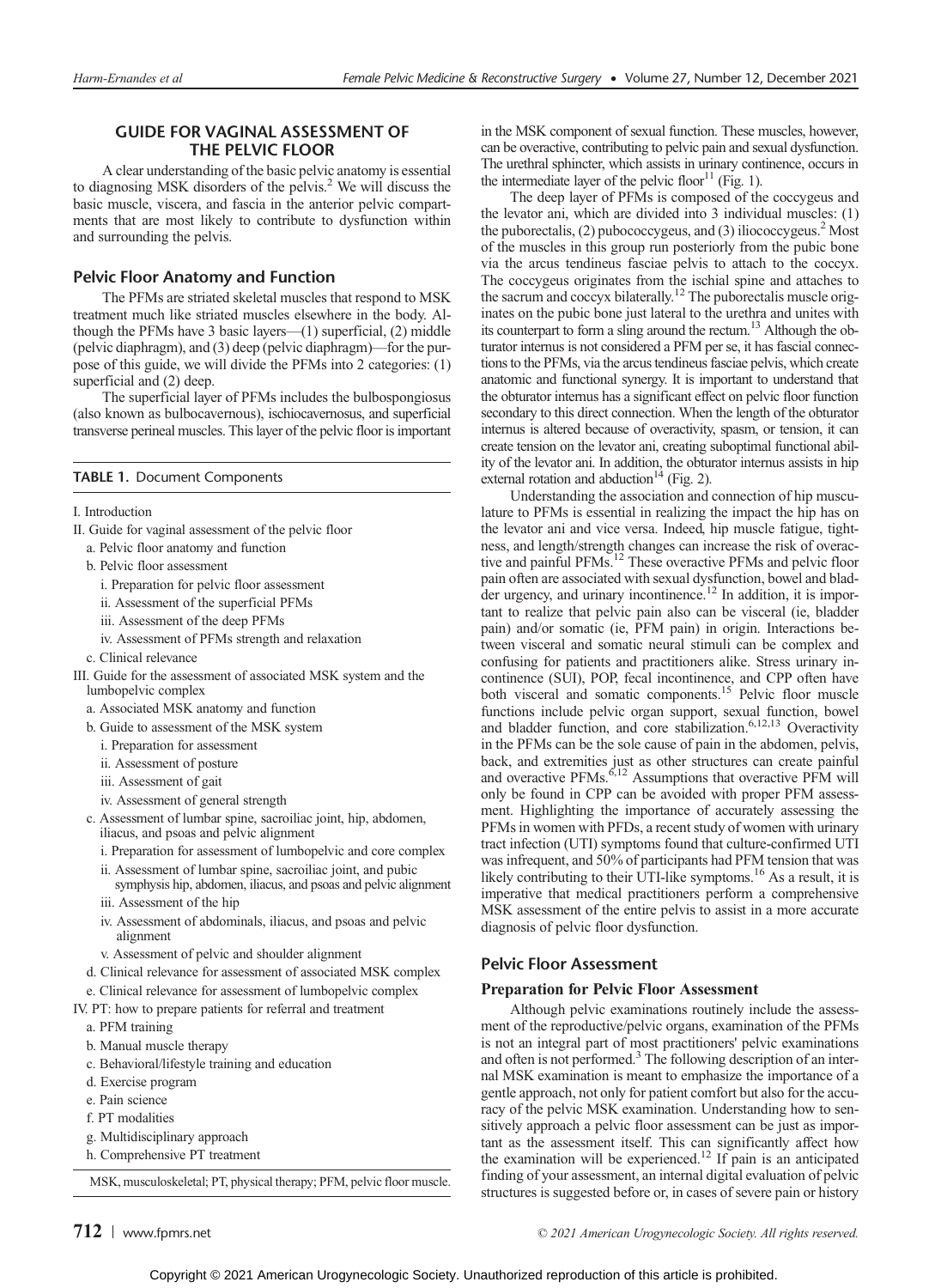

FIGURE 1. Superficial PFMs, including ischiocavernosus, bulbocavernosus (also known as bulbospongiosus), and superficial transverse perineal. Pictured clock numbers can be used to assist with orientation when palpating superficial PFMs. Numbers correspond to clitoris (12), ischial tuberosity (9 and 3), and anal sphincter (6). This figure appears in color online (illustrator: Marie Dauenheimer, MA, CMI, FAMI).

of abuse, instead of speculum examination. Insertion of a speculum often exacerbates pain and can trigger subsequent PFM overactivity. As a result, patients may not be able to relax enough to allow for an accurate assessment of the remainder of the MSK assessment. If stirrups can be avoided, it may be helpful for some women, at least during the initial portion of the examination. A preferred and simple position for PFM assessment is the hooklying<sup>3</sup> position (supine with both hips and knees flexed and feet on the examination table, comfortably placed hip-width apart).

Pelvic floor assessment must always begin with informed consent from patients, and a detailed description of the components of the examination should be provided.<sup>3</sup> Pelvic floor assessment must always begin with informed consent, which is obtained in accordance with organizational and institutional standards and policies. Because increased emotion, stress, anxiety, and/or fear can elevate PFM tension and alter the assessment,<sup>3</sup> providing a detailed description of the examination and its components before the assessment will help decrease stress and anxiety. This should occur when the patient is clothed and less vulnerable. Care must be taken to ensure that there is an explicit understanding between the patient and practitioner as to the rationale and nature of the examination. Palpation should be with the pad of the finger to avoid any direct pressure with the tip of the finger or fingernail. To reduce anxiety regarding the degree of pressure that is being used, the practitioner can apply equal pressure to the thigh of the patient to demonstrate the degree of pressure used with the internal palpating finger. The purpose of the examination is to assess the musculature and surrounding tissue on the outside, at the entrance of the vagina, the deep muscles, and connective tissues (fascia), as well as the internal organs with the greatest accuracy while being mindful of the patient's comfort and toleration of the examination. A rectal MSK examination may be indicated and of vital



Pubic symphysis

FIGURE 2. Internal PFMs with bony structures identified. This figure appears in color online (illustrator: Marie Dauenheimer, MA, CMI, FAMI).

© 2021 American Urogynecologic Society. All rights reserved.  $\Box$  and  $\Box$  and  $\Box$  [www.fpmrs.net](http://www.fpmrs.net)  $\Box$  713

Copyright © 2021 American Urogynecologic Society. Unauthorized reproduction of this article is prohibited.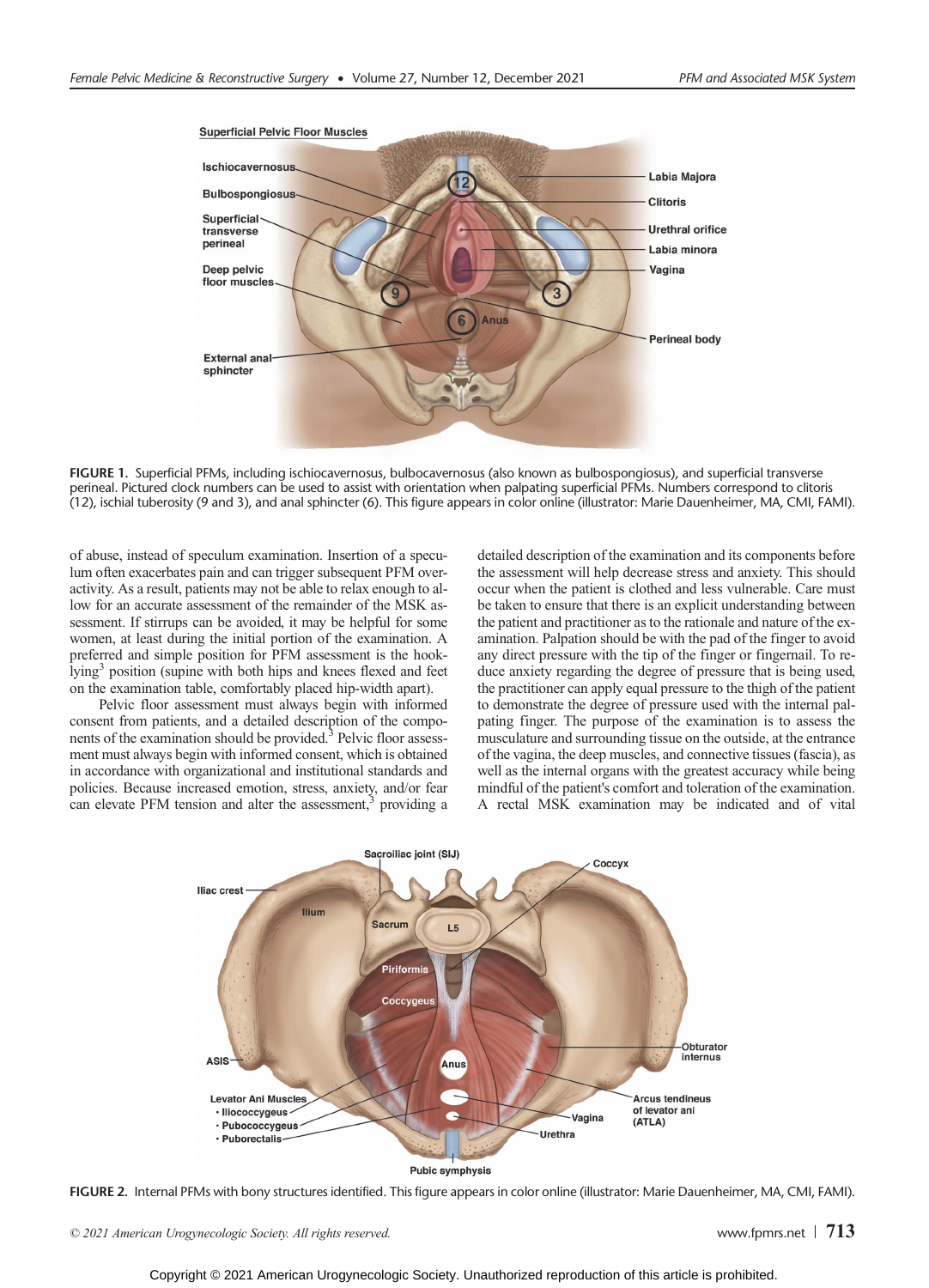importance when pelvic floor conditions such as constipation and fecal incontinence are present. Detailed instruction for rectal assessments warrants a separate publication.

### Assessment of the Superficial Pelvic Floor Muscles

The superficial PFMs include the bulbocavernosus, ischiocavernosus, and superficial transverse perineal muscles. Locating these small muscles is easiest when using a superimposed imaginary clock on the vulva. The clitoris represents 12 o'clock; the left or right ischial tuberosity, 3 o'clock or 9 o'clock; and the anus, 6 o'clock (see Fig. 1 for reference). To locate the ischiocavernosus muscle, palpate at 1 o'clock and 2 o'clock or at 10 o'clock and 11 o'clock over the labia majora. The bulbocavernosus is palpated around the perimeter of the introitus. Palpation of the superficial transverse perineal muscle begins at 3 o'clock or 9 o'clock and continues to the perineal body where the bilateral muscles attach. $3,10$ 

The muscles in this group often can be overactive, restricted in mobility, and tender when palpated. Pain with gentle palpation at 1 o'clock and 2 o'clock or at 10 o'clock and 11 o'clock over the labia majora is indicative of ischiocavernosus muscle overactivity. Tenderness along 3 o'clock or 9 o'clock suggests dysfunction in the superficial transverse perineal musculature. Overactivity of the bulbocavernosus can cause tenderness around the vaginal opening and contribute to dyspareunia. Pain with gentle pressure at any of these locations helps determine if superficial MSK dysfunction (or myofascial pain) is present. Recognition of that pain is important because it helps determine the vigor of the rest of the examination (Table 2).

#### Assessment of the Deep Pelvic Floor Muscles

The deep PFM layer, or levator ani, is palpated lateral to midline at 5 o'clock or 7 o'clock by gently inserting the assessing finger 1–2 knuckles (2–4 cm) into the vagina past the superficial muscles. Once inside the vaginal canal, palpation at 6 o'clock is the anal sphincter and rectum (2–3 finger widths). The coccygeus can be palpated by locating the coccyx, behind the rectum, and palpating on either side, following the muscle laterally to the ischial spine. Because of the interplay between pelvic floor and hip muscles, assessment of the obturator internus muscle is included in the internal examination. The right obturator internus is located by moving the assessing digit laterally within the vaginal canal to 9 o'clock and 10 o'clock. Obturator internus function is evaluated by palpating its active contraction. To accomplish this, place a hand on the outside of the flexed knee on the same side as the assessing digit. Ask the patient to gently push the knee outward (hip external rotation/abduction) while resisting any active motion with the hand on the knee. $<sup>2</sup>$  This will produce a palpable</sup> obturator internus contraction that will gently rise into the assessing finger. Likewise, palpation at 2 o'clock and 3 o'clock will evaluate the left obturator internus. The puborectalis and periurethral tissue can be found by moving the palpating finger further anterior and superior to 11 o'clock or 1 o'clock, halfway between the obturator internus and pubic symphysis. To continue the examination, turn the examining digit over (palm facing upward). The finger pad is used to palpate the urethra and inferior aspect of the bladder at 12 o'clock, posterior to the pubic symphysis. Palpation of the urethra and bladder tissue is similar in feel to that in the rectum only narrower (Fig. 2).

Pain or tenderness with palpation indicates possible muscle overactivity and/or trigger points. A trigger point is a hyperirritable locus in taut bands of the skeletal muscle. While palpating the deeper muscles, it is important to progress slowly and explain that you will be palpating muscles that lie both on the sides and bottom of the vaginal canal. Active trigger points throughout the broad

TABLE 2. Musculoskeletal Assessment Checklist

| <b>Assessment* Checklist</b>                                                       |                                                                                                                               |  |
|------------------------------------------------------------------------------------|-------------------------------------------------------------------------------------------------------------------------------|--|
| Superficial/External<br>Assessment                                                 | Location                                                                                                                      |  |
| Ischiocavernosus                                                                   | Vaginal 11 o'clock and 1 o'clock                                                                                              |  |
| Bulbocavernosus                                                                    | Vaginal: immediately external to<br>introitus                                                                                 |  |
| Superficial transverse perineal                                                    | Vaginal: 3 o'clock and 9 o'clock                                                                                              |  |
| Levator ani                                                                        | Vaginal: 7 o'clock and 5 o'clock<br>Rectal: 3 o'clock and 9 o'clock                                                           |  |
| Anal sphincter                                                                     | Rectal: visual and palpation at anus<br>and surrounding tissue                                                                |  |
| <b>Internal/Deep Assessment</b>                                                    | Location                                                                                                                      |  |
| <b>Bulbocavernosus</b>                                                             | At introitus (with exception of<br>urethral orifice)                                                                          |  |
| Levator ani                                                                        | Vaginal: 1-2 knuckle depth at<br>5 o'clock and 7 o'clock                                                                      |  |
| Rectum                                                                             | Vaginal: central 1-2 knuckle depth                                                                                            |  |
| Obturator internus                                                                 | Vaginal: 3 o'clock and 9 o'clock at<br>2 knuckle depth<br>Rectal: 4 o'clock and 8 o'clock<br>beyond ischial spines            |  |
| Puborectalis                                                                       | Vaginal: 11 o'clock and 1 o'clock<br>at 1 knuckle depth<br>Rectal: sweeping motion just<br>beyond internal/external sphincter |  |
| Bladder and urethra                                                                | Vaginal: 12 o'clock at 1-2 knuckle<br>depth                                                                                   |  |
| Coccyx                                                                             | Rectal: beyond puborectalis, can<br>use external finger to guide<br>location of coccyx                                        |  |
| <b>Muscle Function</b>                                                             | Grade                                                                                                                         |  |
| Cue: "Imagine pulling fluid up<br>thru straw in vaginal canal,"<br>"Hold back gas" | No contraction, weak, normal,<br>strong<br>PERFECT scale                                                                      |  |
| Pain                                                                               | Scale                                                                                                                         |  |
| Vaginal and rectal                                                                 | Absent/pressure $(0)$ , mild $(1-3)$ ,<br>moderate $(4-6)$ , strong $(7-10)$                                                  |  |
|                                                                                    | *Explain assessment to patient. Ask for consent. Perform pelvic floor                                                         |  |

\*Explain assessment to patient. Ask for consent. Perform pelvic floor musculoskeletal assessment prior to using speculum. Gentle pressure will yield more accurate results.

fibers of the levator ani can create discomfort and referred pain when palpated, whereas underactive PFMs will feel softer, less bulky, and usually not painful. Abnormal rectal tension is palpated as firm roundness, which can reproduce pain or urgency for flatulence or defecation; however, that same roundness when asymptomatic may suggest a rectum full of stool.<sup>17</sup> Overactive obturator internus contraction feels quite bulky and will feel thicker under the assessing digit and can cause pain. Abnormal tension in the urethra, periurethral fascia, and bladder can cause pain or urinary urgency when assessed<sup>17</sup> (Table 3).

Palpation of overactive PFMs tends to feel bulkier and thicker and typically creates or elevates tenderness, discomfort, or pain. It also has the ability to cause referred pain to other regions throughout the pelvis, hips, and back. Documentation of the presence or absence of pain with palpation is sufficient to substantiate or rule out PFM and visceral involvement in the differential diagnosis. Description of pain (burning, aching, tingling) can be beneficial in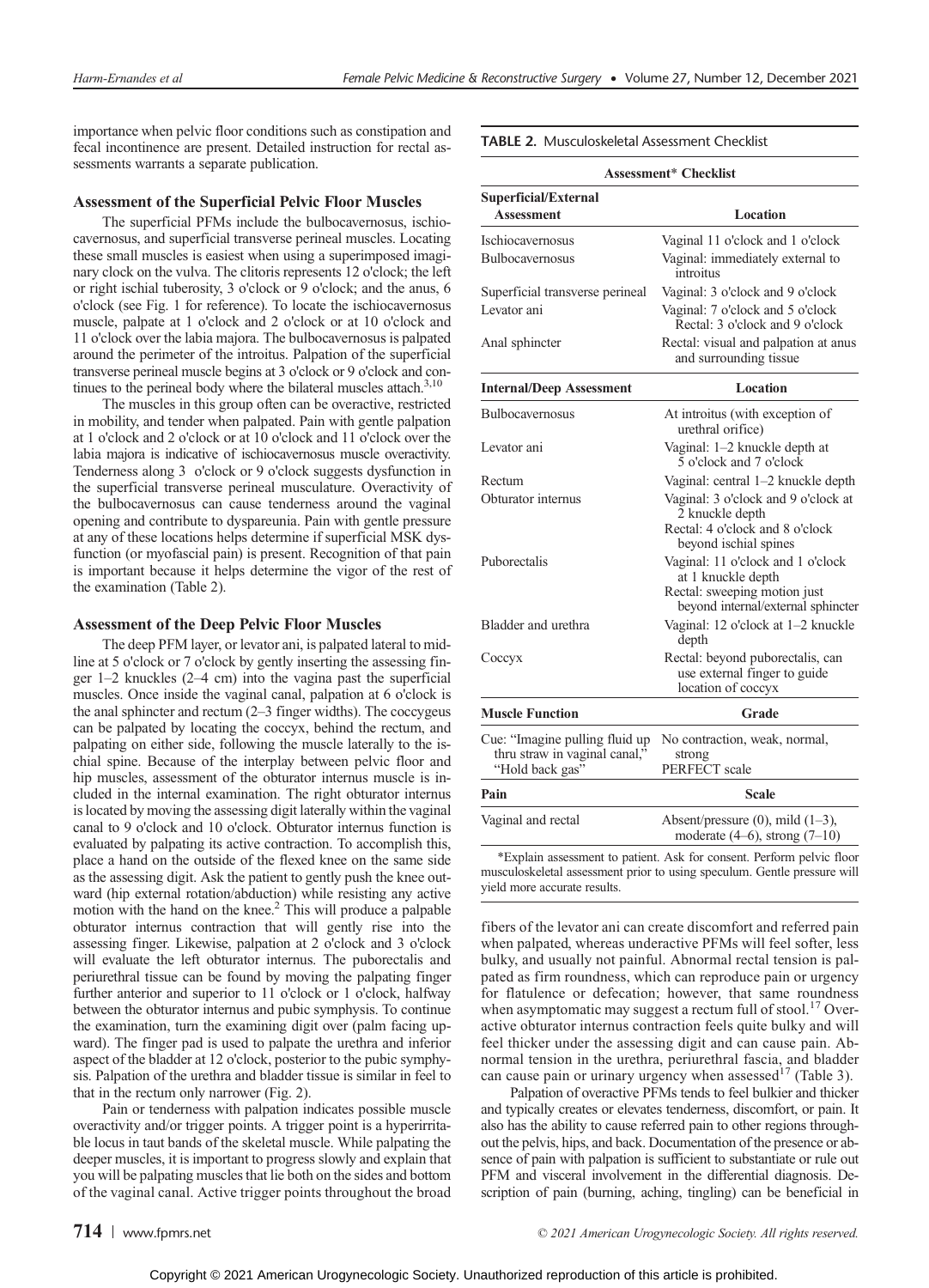understanding and communicating symptoms.<sup>18</sup> The majority of studies describing pelvic floor pain assessments use the numeric rating scale  $(0-10)^{10}$ ; however, recording pain as "absent/pressure" (0), "mild" (1–3), "moderate" (4–6), or "strong"  $(7-10)^{19,20}$  can be sufficient in communicating with the patient and for referral to PT. It is important to understand and take into consideration that factors such as pain beliefs, catastrophizing, and pain interference can all affect how patients rate their pain.<sup>21</sup>

## Assessment of Pelvic Floor Muscle Strength and Relaxation

The current recommendation of the International Continence Society is a simple grading scale of 4 points: (1) strong, (2) normal, (3) weak, or (4) no contraction to classify the patient's ability to contract the PFMs.<sup>12,22</sup> Medical practitioners might also see a therapist use a strength scale of 0 to 5 (Oxford scale<sup>23</sup>) for grading muscle strength and the PERFECT scale by Laycock and Jerwood.24 A normal contraction is felt as a squeeze with some lift. Aweak contraction is felt only as a gentle squeeze with no lift. When there is no squeeze or lift, it is classified as no contraction.<sup>12</sup> This is described in detail in "Pelvic Floor Assessment: The PER-FECT Scheme" by Laycock and Jerwood.<sup>24</sup> It is recommended that the same practitioner grade both initial and subsequent assessments for greatest accuracy.12 Some recommended cues to use for patient PFM contraction include "Pull the PFMs up and inward," "Squeeze like you are trying to pull fluid up through a straw into your vagina," or "Pull in like you are trying to hold back gas and pee." With a strong contraction, the assessing practitioner should feel an inward and anterior lift in the PFMs. Complete absence of contraction may be indicative of levator ani (pubovisceral muscle) tear in postpartum women. As with any other muscle group in the body, normal function of the PFMs includes the ability to actively and fully contract and relax. It is advisable to be mindful of the time it may take for the PFMs to relax after performing a contraction, particularly in those reporting pain. Delay and difficult relaxation are commonly seen in patients with overactive PFMs. The key findings of the internal assessment can be conveyed to

|  |  |  | a pelvic physical therapist who will perform a systematic detailed |  |  |
|--|--|--|--------------------------------------------------------------------|--|--|
|  |  |  | assessment and provide appropriate treatment.                      |  |  |

If no abnormalities are found with internal assessment, it does not mean that other MSK components are not present. Abnormalities in the MSK system are still possible throughout the pelvis, abdomen, lower extremities, or low back regions, which can contribute to the PFD (Table 4).

## Clinical Relevance

Pelvic floor muscle dysfunction(s) are extremely varied and quite common.<sup>23</sup> According to the International Continence Society, pelvic floor dysfunction is categorized as either underactive or overactive. When PFMs are unable to voluntarily contract when appropriate, they are considered to be underactive. Urinary incontinence, which frequently occurs as a result of underactive PFMs, is reported in 25% of young women, 44–57% in middle-aged and postmenopausal women, and 75% in older women.<sup>25</sup> Underactive PFMs may also contribute to POP, which has been reported to be very common in older women.26 A sign of overactive PFMs is defined as PFMs that have an inability to relax or may even contract when relaxation is functionally needed (ie, during micturition or defecation).<sup>27</sup> Pelvic pain, often a symptom of overactive PFMs, encompasses a number of diagnoses with a prevalence range of 3.8–24%.12 Pelvic floor dysfunction includes dyspareunia, vulvodynia, vaginismus, bladder and bowel dysfunction(s), and POP, all of which can lead to significant limitations in daily function and quality of life<sup>4</sup> and often are associated with anxiety and depression.<sup>28</sup> Terminology is ever changing in this field and can include genito-pelvic pain/penetration disorder and generalized/localized vulvodynia.<sup>29</sup> The reported prevalence of MSK disorders, particularly pelvic floor myofascial pain associated with CPP, can range from 21% to 85%.<sup>3,18,30</sup> It is important for health care providers to realize that there may not be a single source of dysfunction. For example, patients with bladder and bowel dysfunction(s) may have compensatory elevated or overactive PFM tone.<sup>18</sup> Lower urinary tract symptoms related to urgency and frequency, as well as other visceral symptoms (ie, chronic constipation, painful bladder

|  | TABLE 3. Trigger Point Examples |  |
|--|---------------------------------|--|
|--|---------------------------------|--|

| Trigger Points <sup>1,2,3,4</sup> |                                                                                        |  |  |  |
|-----------------------------------|----------------------------------------------------------------------------------------|--|--|--|
| <b>Muscle</b>                     | Referral Patterns/Patient Concern <sup>1</sup>                                         |  |  |  |
| Levator ani                       | Vaginal, vulvar, bladder, perineal, buttock, rectal                                    |  |  |  |
| Obturator internus                | Rectal, vulvar, urethral, vaginal, mid posterior thigh                                 |  |  |  |
| Puborectalis                      | Suprapubic region, bladder, urgency symptoms                                           |  |  |  |
| Coccygeus                         | Coccyx, buttock, low back pain                                                         |  |  |  |
| Iliopsoas                         | Anterior groin and thigh, lower abdominal quadrant "ovary pain," lateral lumbar region |  |  |  |
| Quadratus lumborum                | Belly pain, back pain, buttock pain                                                    |  |  |  |
| Transverse abdominis              | Groin, genital pain, lower quadrant abdominal pain                                     |  |  |  |
| Rectus abdominis                  | Back, abdominal, fullness, nausea, bladder urgency                                     |  |  |  |
| Gluteus medius                    | Posterior iliac crest, sacrum, buttock and upper thigh                                 |  |  |  |
|                                   |                                                                                        |  |  |  |

Trigger points of both pelvic floor and pelvic region, and the referral regions/patient concerns associated with those trigger points.

1. Pastore EA, Katzman WB. Recognizing myofascial pelvic pain in the female patient with chronic pelvic pain. J Obstet Gynecol Neonatal Nurs 2012;41(5):680–691. doi: [10.1111/j.1552-6909.2012.01404.x](http://dx.doi.org/10.1111/j.1552-6909.2012.01404.x).

2. Simons DG, Travell JG, Simons LS. Travell and Simons' Myofascial Pain and Dysfunction: The Trigger Point Manual. 2nd ed. Vol. 2. London, United Kingdom: Williams and Wilkins; 1999b.

3. Phan VT, Stratton P, Tandon HK, et al. Widespread myofascial dysfunction and sensitisation in women with endometriosis-associated chronic pelvic pain: a cross-sectional study. Eur J Pain 2020 Dec 16. doi: [10.1002/ejp.1713](http://dx.doi.org/10.1002/ejp.1713). Online ahead of print. PMID: 33326662.

4. Shah JP, Thaker N, Heimur J, et al. Myofascial trigger points then and now: a historical and scientific perspective. PM R 2015 Jul;7(7):746–761. doi: [10.1016/j.pmrj.2015.01.024.](http://dx.doi.org/10.1016/j.pmrj.2015.01.024) Epub 2015 Feb 24.PMID: 25724849.

© 2021 American Urogynecologic Society. All rights reserved.  $\blacksquare$  T15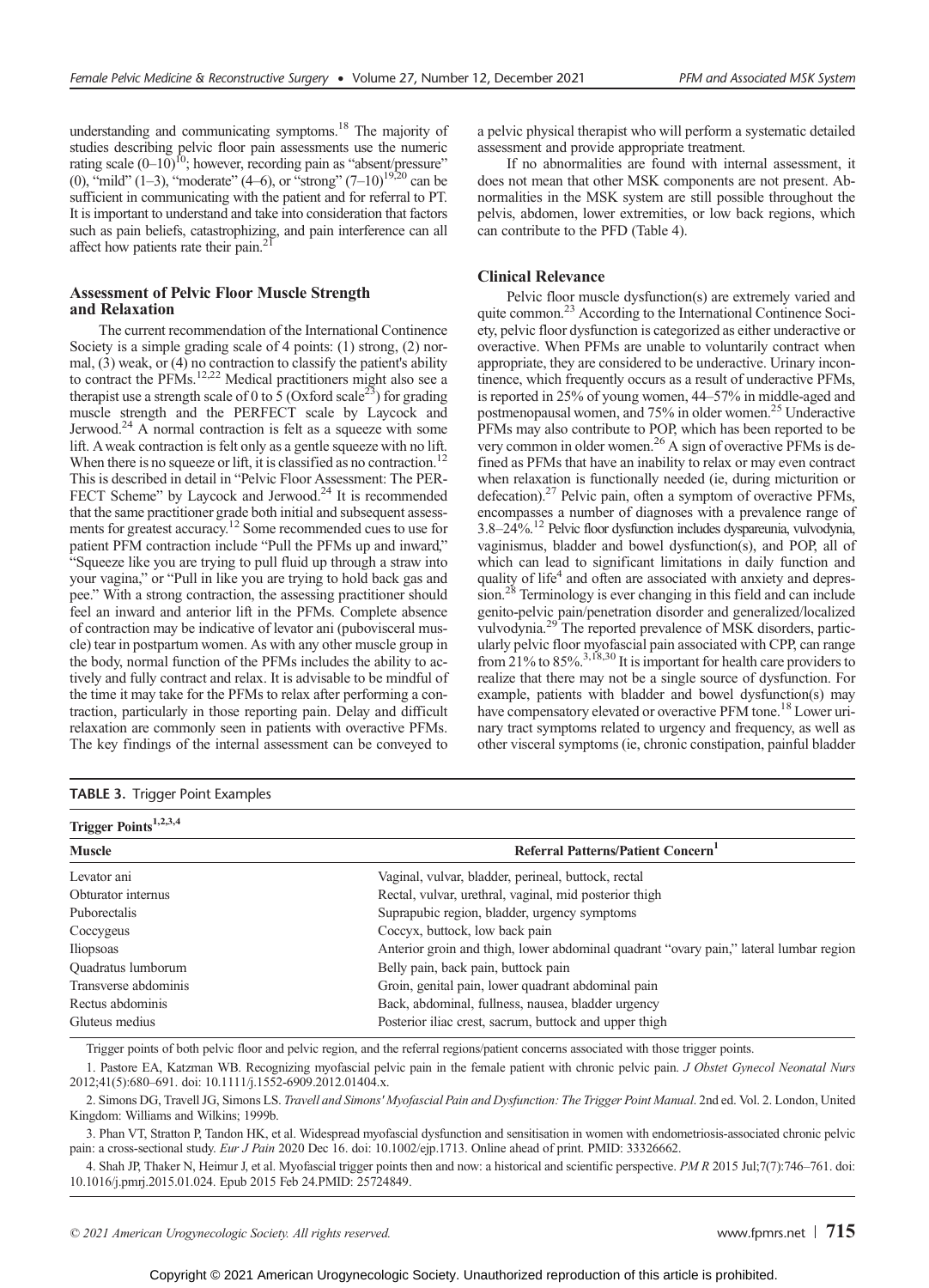## TABLE 4. External Musculoskeletal Assessment

| <b>External Musculoskeletal Assessment</b> | <b>Key Checklist Items</b>                                          |
|--------------------------------------------|---------------------------------------------------------------------|
| Posture                                    | Nonverbal communication                                             |
|                                            | Upright posture versus rounded shoulders, forward head <sup>1</sup> |
| Gait/mobility                              | Toe out <sup>2</sup>                                                |
|                                            | Trendelenburg <sup>1</sup>                                          |
|                                            | Speed <sup>3</sup>                                                  |
| Alignment                                  | Shoulder height <sup>4</sup>                                        |
|                                            | Anterior superior iliac spine <sup>2</sup>                          |
|                                            | Iliac crest (anterior and posterior) <sup>2</sup>                   |
|                                            | Posterior superior iliac spine <sup>2</sup>                         |
|                                            | Popliteal folds                                                     |
| Abdomen                                    | Scar presence <sup>2,5</sup>                                        |
|                                            | Diastasis recti <sup>6,7,8</sup>                                    |
|                                            | Trigger point(s) (Carnett test) <sup>9</sup>                        |
| Lumbar spine                               | Lumbar range of motion $1$                                          |
|                                            | Seated slump test <sup>10</sup>                                     |
| Pelvic girdle                              | Sacroiliac tests <sup>11,12</sup>                                   |
|                                            | Active straight leg raise test <sup>13,14</sup>                     |
|                                            | Pubic symphysis palpation <sup>11</sup>                             |
| Hip                                        | Range of motion <sup>1,2</sup>                                      |
|                                            | Pain provocation <sup>15,16</sup>                                   |
|                                            | Strength testing <sup>1</sup>                                       |
| Strength/stability                         | Sit to stand ability and form <sup>17</sup>                         |
|                                            | Squat ability and form                                              |
|                                            | Step up ability and form                                            |
|                                            | Core stability <sup>18</sup>                                        |

1. Lin I, Wiles L, Waller R, et al. What does best practice care for musculoskeletal pain look like? Eleven consistent recommendations from high-quality clinical practice guidelines: systematic review. Br J Sports Med 2020;54(2):79–86.

2. Jarrell JF, Vilos GA, Allaire C, et al. No. 164—Consensus Guidelines for the Management of Chronic Pelvic Pain. J Obstet Gynaecol Can 2018 Nov;40(11):e747–e787. doi: [10.1016/j.jogc.2018.08.015](http://dx.doi.org/10.1016/j.jogc.2018.08.015). PMID: 30473127.

3. Podsiadlo D, Richardson S. The timed "Up & Go": a test of basic functional mobility for frail elderly persons. J Am Geriatr Soc 1991;39(2):142–148.

4. Otayek J, Bizdikian AJ, Yared F, et al, Assi A. Influence of spino-pelvic and postural alignment parameters on gait kinematics. Gait Posture 2020 Feb; 76:318–326. doi: [10.1016/j.Gaitpost.2019.12.029](http://dx.doi.org/10.1016/j.Gaitpost.2019.12.029). Epub 2019 Dec 24. PMID: 31891899.

5. Wasserman JB, Copeland M, Upp M, et al. Effect of soft tissue mobilization techniques on adhesion-related pain and function in the abdomen: a systematic review. J Bodyw Mov Ther 2019 Apr;23(2):262–269. doi: [10.1016/j.jbmt.2018.06.004](http://dx.doi.org/10.1016/j.jbmt.2018.06.004). Epub 2018 Jun 28. PMID: 31103106.

6. Benjamin DR, Frawley HC, Shields N, et al. Relationship between diastasis of the rectus abdominis muscle (DRAM) and musculoskeletal dysfunctions, pain and quality of life: a systematic review. Physiotherapy 2019 Mar; 105(1):24–34. doi: [10.1016/j.physio.2018.07.002](http://dx.doi.org/10.1016/j.physio.2018.07.002). Epub 2018 Jul 24. PMID: 30217494.

7. Kari Bø, Gunvor Hilde, Merete Kolberg Tennfjord, et al. Pelvic floor muscle function, pelvic floor dysfunction and diastasis recti abdominis: prospective cohort study. Neurourol Urodyn 2017 Mar;36(3):716–721.doi: [10.1002/nau.23005.](http://dx.doi.org/10.1002/nau.23005) Epub 2016 Mar 31. PMID: 27037746.

8. Patrícia Mota, Augusto Gil Pascoal, Ana Isabel Carita, et al. Normal width of the inter-recti distance in pregnant and postpartum primiparous women. Musculoskelet Sci Pract 2018 Jun;35:34–37.doi: [10.1016/j.msksp.2018.02.004.](http://dx.doi.org/10.1016/j.msksp.2018.02.004) Epub 2018 Feb 20. PMID: 29494833.

9. Kamboj AK, Hoversten P, Oxentenko AS. Chronic abdominal wall pain: a common yet overlooked etiology of chronic abdominal pain. Mayo Clin Proc 2019 Jan;94(1):139–144. doi: [10.1016/j.mayocp.2018.09.018. PMID](http://10.1016/j.mayocp.2018.09.018.PMID): 30611441.

10. Majlesi J, Togay H, Unalan H, et al. The sensitivity and specificity of the Slump and the Straight Leg Raising tests in patients with lumbar disc herniation. J Clin Rheumatol 2008;14(2):87–91.

11. Vleeming A, Albert HB, Ostgaard HC, et al. European guidelines for the diagnosis and treatment of pelvic girdle pain. Eur Spine J 2008;17(6):794-819. 12. Laslett M. Evidence-based diagnosis and treatment of the painful sacroiliac joint. J Man Manip Ther 2008;16(3):142–52. doi: [10.1179/jmt.2008.16.](http://10.1179/jmt.2008.16.3.142.PMID)

[3.142.PMID](http://10.1179/jmt.2008.16.3.142.PMID): 19119403.

13. Mens JM, Vleeming A, Snijders CJ, et al. Reliability and validity of the active straight leg raise test in posterior pelvic pain since pregnancy. Spine 2001;26(10):1167–1171.

14. Mens JM, Vleeming A, Snijders CJ, et al. The active straight leg raising test and mobility of the pelvic joints. Eur Spine J 1999;8(6):468-473.

15. Prather H, Harris-Hayes M, Hunt DM, et al. Reliability and agreement of hip range of motion and provocative physical examination tests in asymptomatic volunteers. PM R 2010 Oct;2(10):888–95. PMID 20970757.

16. Maslowski E, Sullivan W, Forster Harwood J, et al. The diagnostic validity of hip provocation maneuvers to detect intra-articular hip pathology. PM R 2010 Mar;2(3):174–81. PMID 20359681.

17. Curb JD, Ceria-Ulep CD, Rodriguez BL, et al. Performance-based measures of physical function for high-function populations. J Am Geriatr Soc 2006;54:737–742. doi: [10.1111/j.1532-5415.2006.00700.x](http://dx.doi.org/10.1111/j.1532-5415.2006.00700.x)

18. Friedrich J, Brakke R, Akuthota V, et al. Reliability and practicality of the core score: four dynamic core stability tests performed in a physician office setting. Clin J Sport Med 2017;27(4):409–414.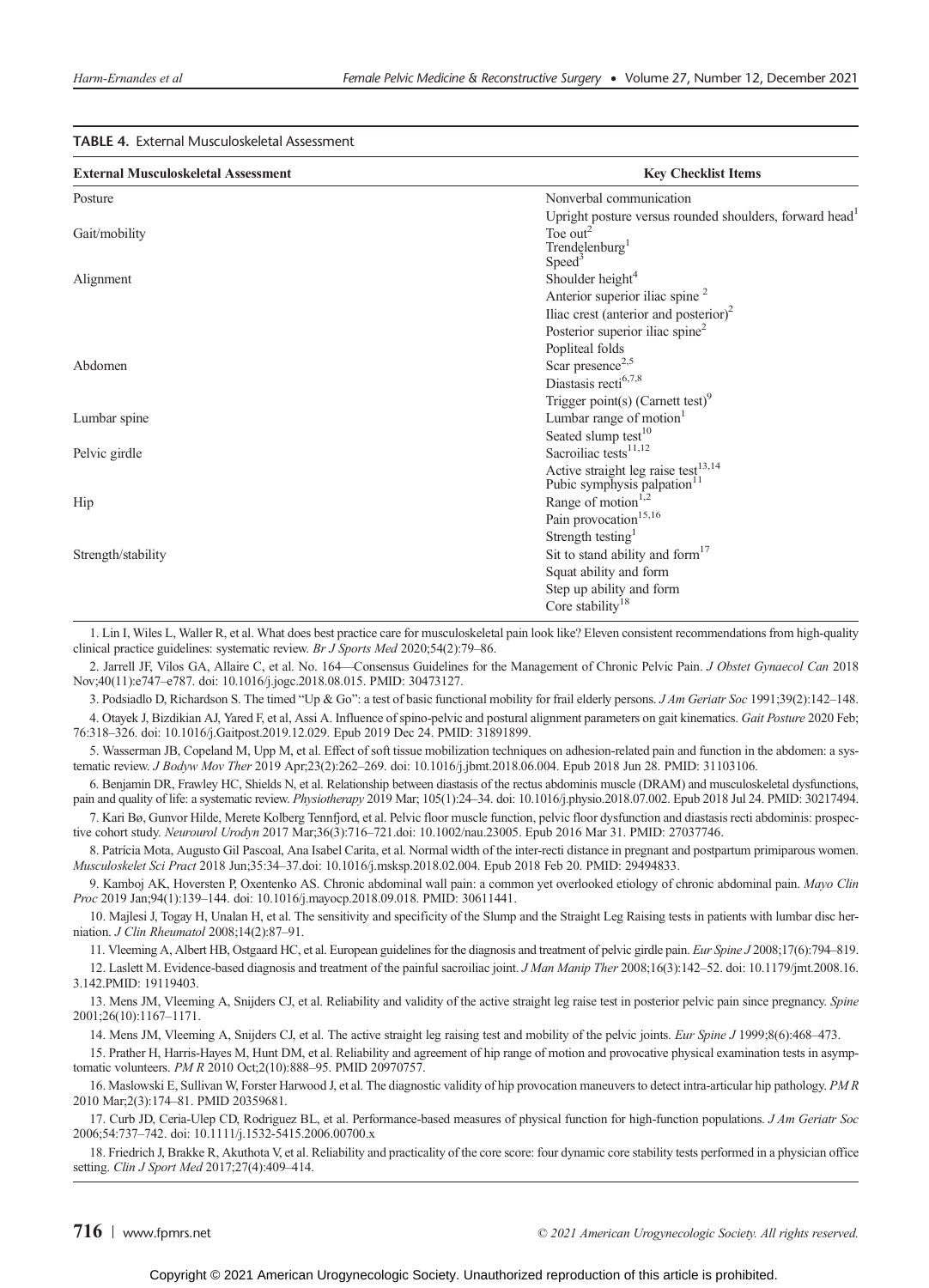syndrome), often are attributed solely to the end organ, thereby ignoring possible PFD in the list of differential diagnoses.<sup>9,10</sup>

# GUIDE FOR THE ASSESSMENT OF ASSOCIATED MUSKULOSKELETAL SYSTEM AND THE LUMBOPELVIC COMPLEX

A basic MSK assessment of the pelvis, including key anatomical structures, can help the practitioner evaluate whether an MSK component is the primary issue creating the symptoms, or the original symptoms are creating guarding and protective responses, which in turn create MSK symptoms. Once an MSK condition is identified, the patient can be referred to PT for a thorough MSK assessment. Assessment components include the following: preparation for assessment, assessment of posture, assessment of gait, assessment of general strength, preparation for assessment of lumbopelvic and core complex, assessment of lumbar spine, sacroiliac joint, hip, abdomen, iliacus, psoas, and pelvic alignment (for details of external MSK anatomy, assessment of associated pelvic MSK system, and assessment of lumbopelvic complex, see Appendix A, [http://links.lww.com/FPMRS/A269\)](http://links.lww.com/FPMRS/A269).

# Clinical Relevance for Assessment of Associated Muskuloskeletal Complex

Postural assessment can add valuable findings to the physical examination. Postures assumed by patients can provide information related to presenting patient complaints, such as traumas, injuries, and pathologies. More importantly, the clinician must remember that the patient's overall demeanor can reveal valuable information and needs to be considered in management and referral to other health care providers. It is important to assess both static and dynamic postures to ascertain the patient's functional movement. Observing a patient walk can provide valuable information as well. Abnormal gait patterns arise from traumatic injuries, diseases, or conditions of neurologic or MSK origin. Even when using assistive devices such as a walker or cane, gait should not deviate too far from the normal pattern unless other impairments are present. Observations of overall strength, posture, and gait can help identify suspected weakness of core, gluteal, and quadricep muscles.

## Clinical Relevance for Assessment of Lumbopelvic Complex

Musculoskeletal dysfunction and its association with a variety of PFD and CPP impairments are well documented. Experts specializing in CPP recommend that initial evaluation of women with pelvic and/or vaginal pain include a thorough MSK assessment because 50–90% of patients were found to have MSK dysfunction.<sup>2</sup> The American College of Obstetricians and Gynecologists recommends MSK evaluation before laparoscopy or hysterectomy for CPP based on the relationship between the MSK and viscera. This is especially the case with an undiagnosed cause of pain. When the pelvic MSK structures are optimally functioning, bowel, bladder, and sexual function as well as mobility occur with a minimal level of awareness. Deviations in strength, flexibility, and/or ability of any one of these structures can potentially create a series of events that, although initiated by one structure, may eventually include others. As a result, patients with unaddressed MSK issues in one region of the pelvis may develop numerous other pelvic MSK issues. Because of the influence of one structure on another, pelvic floor myofascial pain can be directly related to PFMs and fascial tension and/or can be the result of functional changes within the lumbopelvic-hip complex.<sup>14</sup> Pelvic floor comorbidities are common and should be recognized when assessing patients with conditions in the pelvic region. Examples of common comorbidities include irritable bowel syndrome, fibromyalgia, interstitial cystitis/bladder pain syndrome, and migraines.<sup>28</sup> Awareness of these clusters of conditions can make the practitioner more aware of possible confounding neurologic and/or MSK issues (see Fig. 2 and Appendix A,<http://links.lww.com/FPMRS/A269>, for more information on assessing both complexes).

# PHYSICAL THERAPY: HOW TO PREPARE PATIENTS FOR REFERRAL AND TREATMENT

There is sometimes limited knowledge and understanding of what transpires during a pelvic rehabilitation session. As a result, it is difficult for practitioners to communicate with patients regarding what to expect during their initial visit. This section will present a basic overview of a pelvic rehabilitation session to improve communication between patients and practitioners. Qualified physical therapists complete thorough assessments to determine the most appropriate treatment. Variations in care depend on many factors, including but not limited to diagnoses, comorbidities, patient adher-<br>ence, and socioeconomic factors.<sup>27</sup> However, many basic treatment techniques and behavioral changes are evidence-based and standardized. Not only is PT a recommended treatment for pelvic conditions, recent analysis of cost-effectiveness of various approaches to treating SUI favors PFM therapy as the most cost effective nonsurgical treatment option for  $\text{SUI}^{\tilde{3}1}_\cdot$ 

Physical therapy treatments include but are not limited to PFM training, manual muscle therapy, behavioral/lifestyle training and education, exercise and home exercise programs, pain science education, and modalities. Therapists understand how to assess overall functional ability using subjective and objective data. From those findings, functional limitations and treatment goals are determined, leading to the development of an effective and progressive treatment plan. In addition, PT is an integral part of a multidisciplinary approach to treating pelvic conditions. Appendix B (<http://links.lww.com/FPMRS/A270>) serves as a tool to improve understanding of what can occur in a pelvic PT session. With improved understanding of a pelvic PT session, all practitioners can more effectively discuss treatments with their patients and communicate more effectively with pelvic physical therapists (see Appendix B, [http://links.lww.com/FPMRS/A270,](http://links.lww.com/FPMRS/A270) for more information on pelvic floor PT treatment).

#### CONCLUSIONS

Evidence that supports implementation of safe and comfortable pelvic MSK assessments by multidisciplinary medical practitioners is evolving.<sup>10,12</sup> When proper assessments are routinely performed, MSK issues can be recognized, allowing for prompt and appropriate referrals for PT.<sup>2,9,10</sup> Assessments and interventions delivered by qualified physical therapists are integral components of overall pelvic health care. With more efficient and proper medical assessment, MSK dysfunction(s) can be addressed expeditiously, stopping the progression of decline. Left unaddressed, pelvic dysfunction has a much greater risk of becoming chronic. Improved recognition of pelvic and pelvic floor dysfunction by health care providers will reduce impairment and disability that often leads to pelvic floor pain.12 When practitioners use standardized assessments and terminology, communication will improve. This in turn will strengthen the interdisciplinary model and will continue to improve patient care, optimizing treatment outcomes.3,4

This publication serves as a guide for comprehensive pelvic floor assessment and provides a detailed description of evidence based PT treatment. Our goal is to encourage practitioners to perform comfortable, safe, and effective pelvic floor and associated system MSK examinations. This document describes baseline

© 2021 American Urogynecologic Society. All rights reserved.  $\blacksquare$  The served of the served of the served of the served of the served of the served of the served of the served of the served of the served of the served of